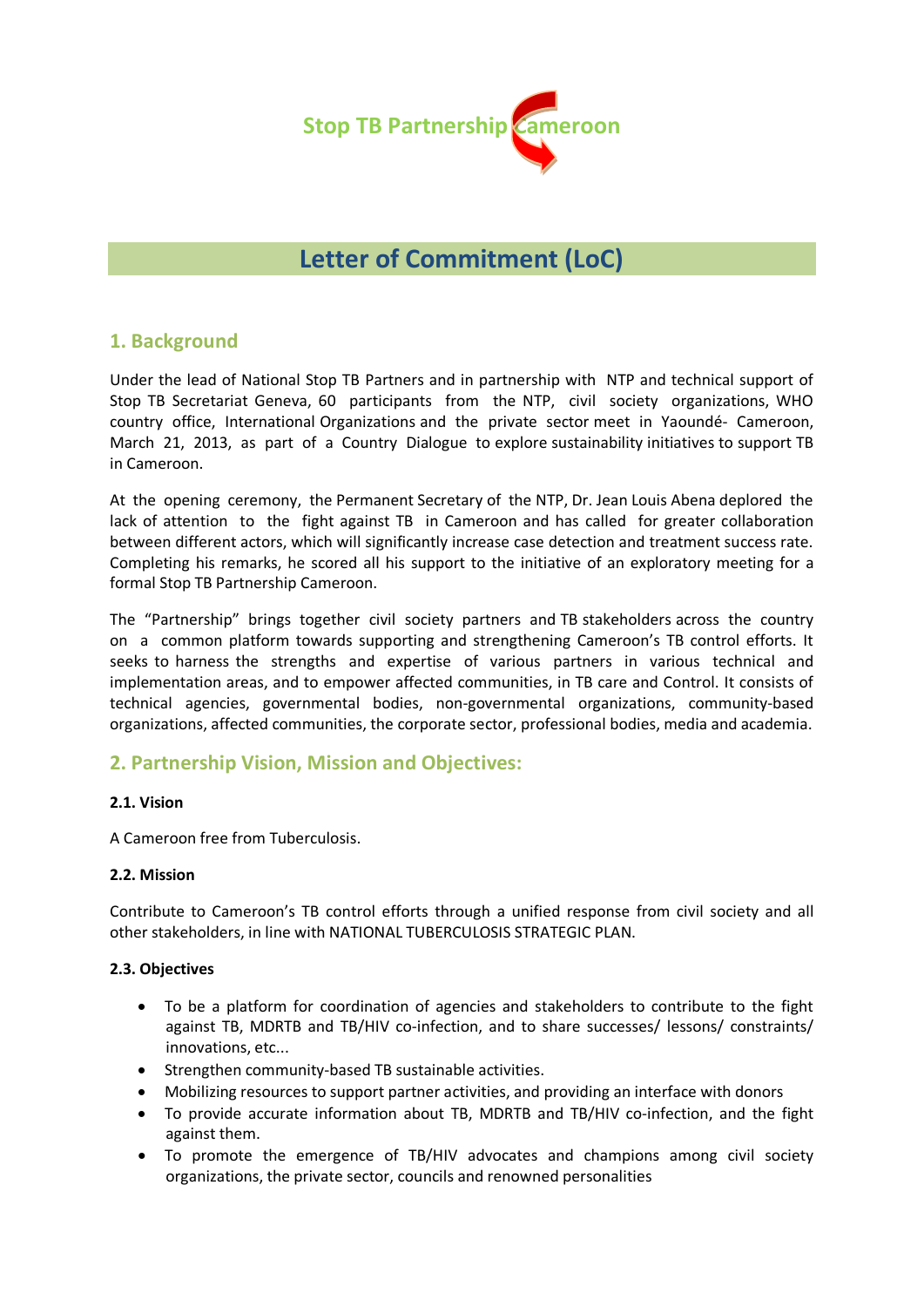- To achieve and sustain the NTCP case finding and cure rate targets.
- Reaching out to include the full range of potentially relevant organizations as members, in order to harness all available resources and move towards a self-sustaining movement for TB control in Cameroon.

**The partnership proposes to identify new medium and long-term activities to achieve this broader vision. In order to realize this vision, the members make this Letter of Commitment (LOC) to the Partnership.** 

# **3. Structure of Partnership**

## **3.1. General assembly**

The General Assembly is the highest body of Stop TB Partnership Cameroon. It comprises all organizations and institutions working on TB in Cameroon, who signed the Letter of commitment and the code of conduct. It defines the general policy of Stop TB Partnership Cameroon. This body met annually and shall be convened by the Secretariat upon Core group recommendation. It discusses the issues submitted by the core group.

## **3.2. Core Group:**

The Partnership's Core Group comprises members from various partner organizations, and standing invitees include the representative of the National TB Control Program (NTCP), a World Health Organization (Cameroon) representative ,GIZ and Technical Adviser . The Core Group will be the main advisory body for the partnership and projects undertaken by the partnership. It will provide necessary advisory services/guidelines for the partnership. The Core Group will meet quarterly or at any time felt necessary. The mandate of the Core Group will be five years, renewable, aligned to the duration of the national strategic plan

This group consists of six representatives including NTP, WHO country and others such as nongovernmental organizations, the private sector, community-based organizations and religious organizations. Special conditions may, however, allow the group to expand or reduce its composition.

## **3.3. Secretariat of Partnership:**

A Secretariat hosted by the Organization FIS (For Impacts In Social Health), provides technical, administrative and representation support to the Partnership. The Secretariat operates as a coordinating mechanism; works transparently and is currently accountable to the Core Group. It regularly interacts with government and other stakeholders. Its role is to support the Partnership towards the achievement of common objectives, and to facilitate, create synergies and add value to the work of others in the Global Partnership to Stop TB.

# **4. Commitment made by the Partner:**

The Partner is joining out of its own volition, that it shares the vision, mission and objectives of the Partnership, commits to contribute to the Partnership to the best of its potential and abilities, respect the core values of the Partnership including mutual trust and respect, and appreciates the need to work jointly to multiply the impact.